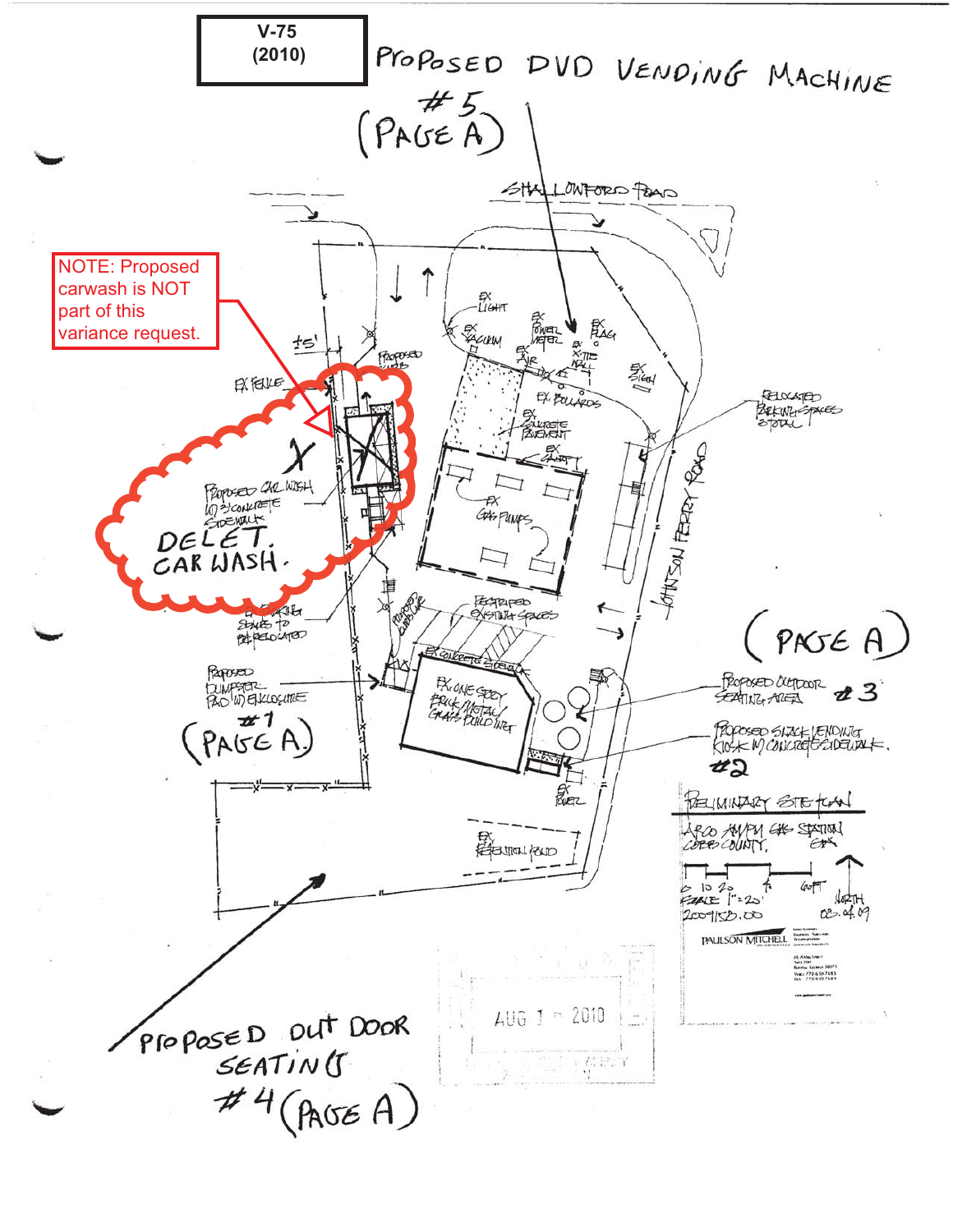| <b>APPLICANT:</b>        | Jonathan Khoshnood                                      | <b>PETITION NO.:</b>  |                             | $V-75$     |
|--------------------------|---------------------------------------------------------|-----------------------|-----------------------------|------------|
| <b>PHONE:</b>            | 770-643-5991                                            |                       | <b>DATE OF HEARING:</b>     | $10-13-10$ |
| <b>REPRESENTATIVE:</b>   | same                                                    |                       | <b>PRESENT ZONING:</b>      | <b>NRC</b> |
| <b>PHONE:</b>            | same                                                    | <b>LAND LOT(S):</b>   |                             | 467        |
|                          | <b>PROPERTY LOCATION:</b> Located at the southwest      | <b>DISTRICT:</b>      |                             | 16         |
|                          | intersection of Shallowford Road and Johnson Ferry Road | <b>SIZE OF TRACT:</b> |                             | 1 acre     |
| (4324 Shallowford Road). |                                                         |                       | <b>COMMISSION DISTRICT:</b> |            |

**TYPE OF VARIANCE:** 1) Allow a dumpster/dumpster enclosure to the side of the primary structure; 2) allow an accessory structure to the side of the primary structure (proposed kiosk on the east side of the building); and 3) allow an accessory structure to the front of the primary structure (proposed DVD vending machine).

## **COMMENTS**

**TRAFFIC:** Recommend applicant consider entering into a development agreement pursuant of O.C.G.A. 36-71-13 for dedication of the following system improvements to mitigate traffic concerns: a) donation of right-of-way on the west side of Johnson Ferry Road, a minimum of one foot behind the sidewalk that parallels Johnson Ferry Road.

**DEVELOPMENT & INSPECTIONS:** No comments.

**STORMWATER MANAGEMENT:** No adverse stormwater management impacts are anticipated since no significant increase in impervious coverage is proposed.

**HISTORIC PRESERVATION:** After examining Civil War trench maps, Cobb County historic property surveys, county maps, and various other resources, staff has no comments regarding the impact or treatment of historic and/or archaeological resources.

**CEMETERY PRESERVATION:** There is no significant impact on the cemetery site listed in the Cobb County Cemetery Preservation Commission's Inventory Listing which is located in this, or adjacent land lot.

**WATER:** No conflict.

**SEWER:** No conflict.

**OPPOSITION: NO. OPPOSED PETITION NO. SPOKESMAN** 

| <b>BOARD OF APPEALS DECISION</b>                                       | R-20 Lake Chimney Ct<br>$R-15$ |                                                         |                                                    |                | $R-15$ |
|------------------------------------------------------------------------|--------------------------------|---------------------------------------------------------|----------------------------------------------------|----------------|--------|
| APPROVED________MOTION BY_<br>REJECTED SECONDED<br><b>HELD CARRIED</b> | 11111<br>u                     | $+1111$<br><b>FITTINI</b><br>11111<br>081<br>88 88 88 8 |                                                    | <b>NRC</b>     |        |
| STIPULATIONS:                                                          | <b>LRO</b>                     | <b>SITE</b><br>LRO<br>NRC.                              |                                                    | Shallowford Rd |        |
|                                                                        |                                | $R-20$<br><b>NRC</b>                                    | <b>PSC</b><br><b>NRC</b><br>CRC<br>LR <sub>O</sub> | 469            | R-30   |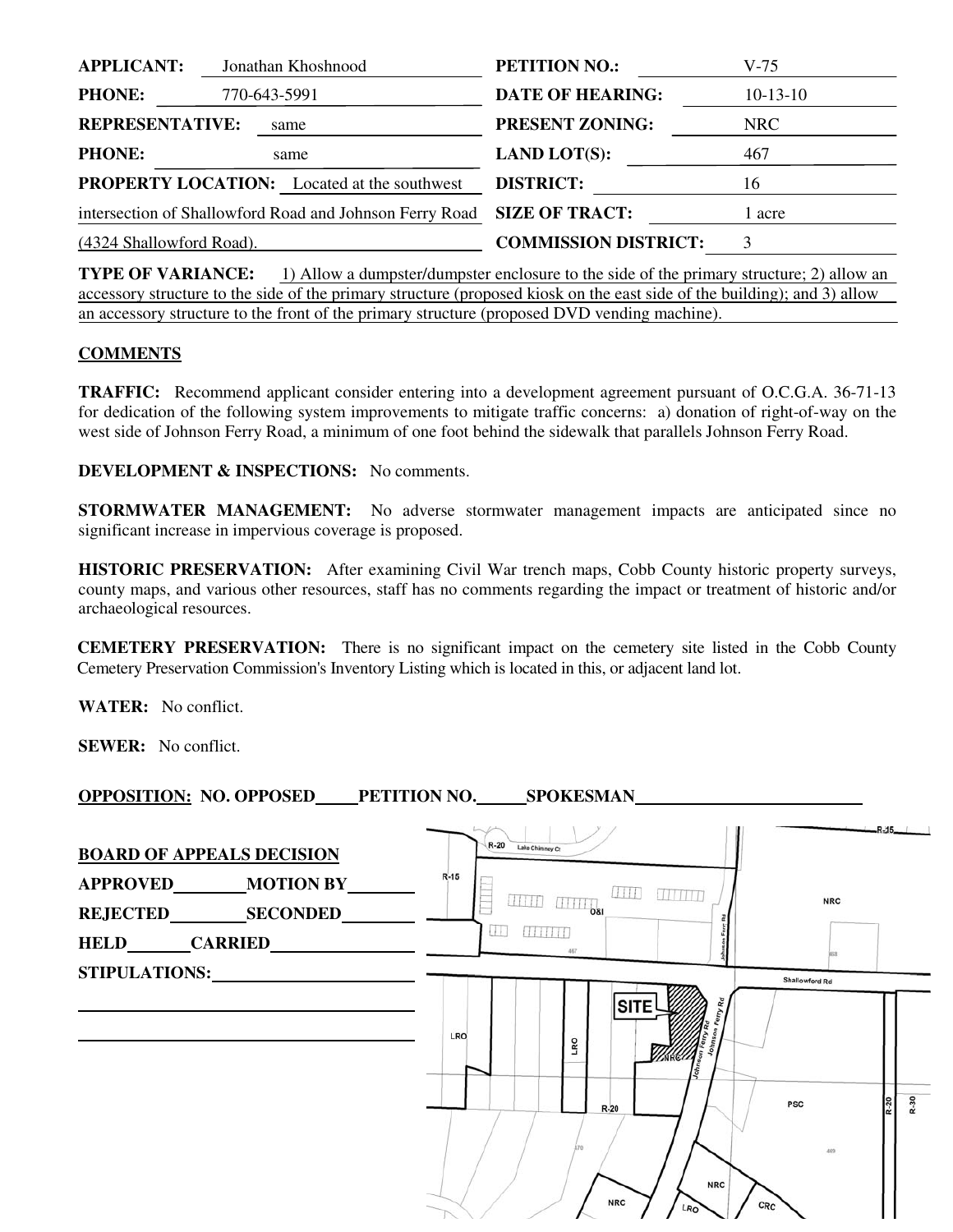**V-75**

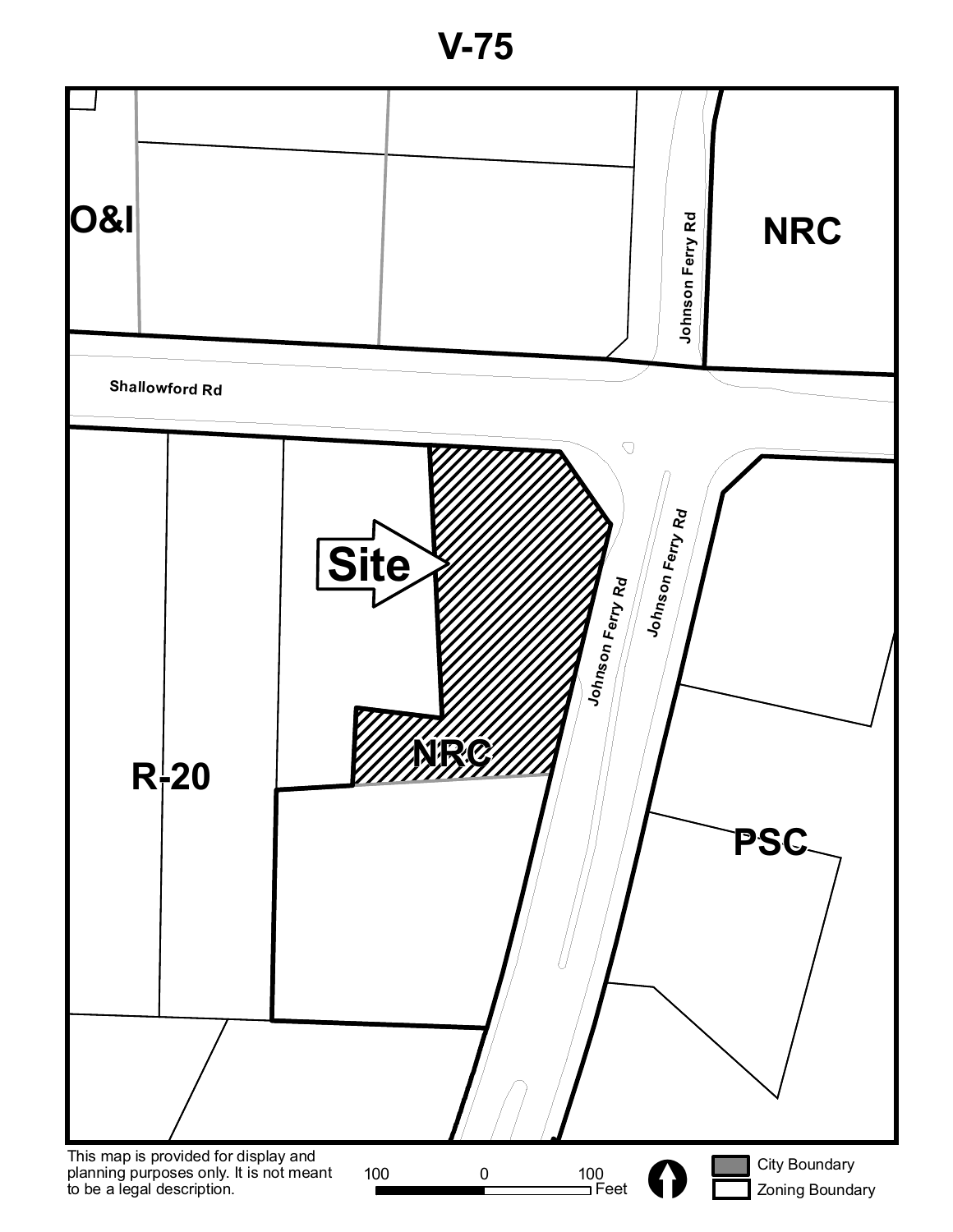|                                                                                                                                                                                                                                                                                                                                 | <b>Cobb County</b>                                                                      |                                                                                                                       |
|---------------------------------------------------------------------------------------------------------------------------------------------------------------------------------------------------------------------------------------------------------------------------------------------------------------------------------|-----------------------------------------------------------------------------------------|-----------------------------------------------------------------------------------------------------------------------|
|                                                                                                                                                                                                                                                                                                                                 | (type or print clearly)                                                                 | Application No. $\frac{1}{10}$ - 15<br>Hearing Date: $\frac{10-13-11}{1}$                                             |
| $(\text{J}_\text{OMNMAM})$<br>Applicant KHOSH NOOD                                                                                                                                                                                                                                                                              |                                                                                         | $77$<br>Business Phone $643-5991$ Home Phone                                                                          |
| JONATHAN KHOSHNOOD Address 4324 SWALL WERD RD MARIEDTA, GA                                                                                                                                                                                                                                                                      |                                                                                         | (street, city, state and zip code)                                                                                    |
| (representative's name-<br>recreantative's signature                                                                                                                                                                                                                                                                            |                                                                                         | Business Phone________________Cell Phon $\approx$ 13) 798-98                                                          |
| My commission expires: $\sqrt{W^2/3}$ (201                                                                                                                                                                                                                                                                                      | My comm. expires June 3, 201                                                            | KRISTEENAJAMES, sealed and delivered in presence of:<br>Notary Public, State of Fights Level 4 James<br>Notaly Public |
| Titleholder $E LUL$ $LLC$                                                                                                                                                                                                                                                                                                       | Business Phone 263-5991                                                                 | Home Phone                                                                                                            |
| Signature<br>additional signatures, if needed)                                                                                                                                                                                                                                                                                  |                                                                                         | Address: 4324 SHALLOVEAD RD MARIETTAGA<br>(street, city, state and zip code)<br><u> جوکوم 7</u>                       |
| くとわっつ<br>My commission expires: $\sqrt{3/20}$ 3                                                                                                                                                                                                                                                                                 | Notary Public, State of Florida<br>Commission#DD895880<br>My comm. expires June 3, 2013 | KRISTEENA JAMESSigner, sealed and delivered in presence of:<br>$\mathcal{U}$ n $\mathcal{V}$ l<br>Notary Rublic       |
| Present Zoning of Property                                                                                                                                                                                                                                                                                                      |                                                                                         |                                                                                                                       |
| Location $\overline{\phantom{a}}$                                                                                                                                                                                                                                                                                               | SHALLOWFORD RD. MARIETTA<br>(street address, if applicable; nearest intersection, etc.) | 30062                                                                                                                 |
| Land Lot(s) $\frac{1}{2}$ (P) 15 District 16 Size of Tract 1                                                                                                                                                                                                                                                                    |                                                                                         | $\angle$ Acre(s)                                                                                                      |
| Please select the extraordinary and exceptional condition(s) to the piece of property in question. The<br>condition(s) must be peculiar to the piece of property involved.                                                                                                                                                      |                                                                                         |                                                                                                                       |
|                                                                                                                                                                                                                                                                                                                                 |                                                                                         | Other $\Box$                                                                                                          |
| The Cobb County Zoning Ordinance Section 134-94 states that the Cobb County Board of Zoning Appeals must<br>determine that applying the terms of the Zoning Ordinance without the variance would create an unnecessary<br>hardship. Please state what hardship would be created by following the normal terms of the ordinance. |                                                                                         |                                                                                                                       |
| The only location that Would meet the code would be                                                                                                                                                                                                                                                                             |                                                                                         |                                                                                                                       |
| Where the RETENTION POND is located.                                                                                                                                                                                                                                                                                            |                                                                                         |                                                                                                                       |
|                                                                                                                                                                                                                                                                                                                                 |                                                                                         | List type of variance requested: Please see attached (PNSE F                                                          |

 $\ddot{\phantom{a}}$